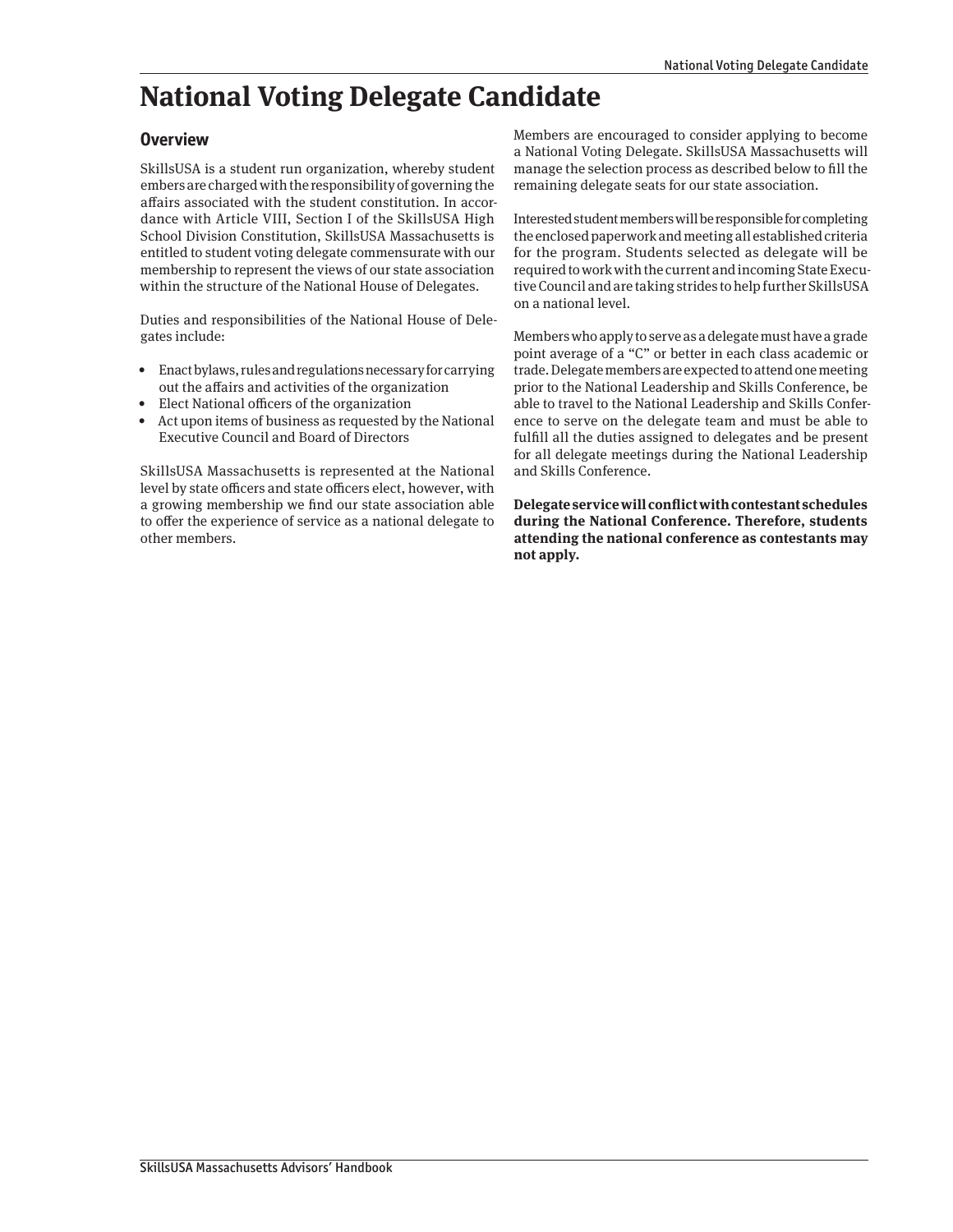# **National Voting Delegate Application**

Form NVD1 Please Print Neatly or Type

| <b>Student Information</b>        |                                                                        |                                                                                                                                                                                                                                                                                                                                                     |                |
|-----------------------------------|------------------------------------------------------------------------|-----------------------------------------------------------------------------------------------------------------------------------------------------------------------------------------------------------------------------------------------------------------------------------------------------------------------------------------------------|----------------|
| <b>Full Name</b>                  |                                                                        |                                                                                                                                                                                                                                                                                                                                                     |                |
| <b>Street Address</b>             | Last                                                                   | First<br><u> 1989 - Johann Stoff, deutscher Stoff, der Stoff, der Stoff, der Stoff, der Stoff, der Stoff, der Stoff, der S</u>                                                                                                                                                                                                                      | Middle Initial |
|                                   |                                                                        |                                                                                                                                                                                                                                                                                                                                                     |                |
| Phone Number                      |                                                                        | $\overline{a}$ ( $\overline{a}$ ) $\overline{a}$ ) $\overline{a}$ ) $\overline{a}$ ( $\overline{a}$ ) $\overline{a}$ ) $\overline{a}$ ( $\overline{a}$ ) $\overline{a}$ ( $\overline{a}$ ) $\overline{a}$ ( $\overline{a}$ ) $\overline{a}$ ( $\overline{a}$ ) $\overline{a}$ ( $\overline{a}$ ) $\overline{a}$ ( $\overline{a}$ ) $\overline{a}$ ( |                |
| <b>School Information</b>         |                                                                        |                                                                                                                                                                                                                                                                                                                                                     |                |
| School Name                       |                                                                        | <u> 1989 - Johann Stoff, deutscher Stoff, der Stoff, der Stoff, der Stoff, der Stoff, der Stoff, der Stoff, der S</u>                                                                                                                                                                                                                               |                |
| School Address                    |                                                                        | <u> Andreas Andreas Andreas Andreas Andreas Andreas Andreas Andreas Andreas Andreas Andreas Andreas Andreas Andr</u>                                                                                                                                                                                                                                |                |
|                                   |                                                                        |                                                                                                                                                                                                                                                                                                                                                     |                |
|                                   |                                                                        |                                                                                                                                                                                                                                                                                                                                                     |                |
| Grade (circle one) 9 10 11 12     |                                                                        |                                                                                                                                                                                                                                                                                                                                                     |                |
| Area of Study                     |                                                                        | and the control of the control of the control of the control of the control of the control of the control of the                                                                                                                                                                                                                                    |                |
|                                   |                                                                        |                                                                                                                                                                                                                                                                                                                                                     |                |
|                                   | How many state conferences have you attended? _____                    |                                                                                                                                                                                                                                                                                                                                                     |                |
| <b>Extracurricular Activities</b> |                                                                        |                                                                                                                                                                                                                                                                                                                                                     |                |
|                                   | Please provide a brief description of your Extracurricular Activities. |                                                                                                                                                                                                                                                                                                                                                     |                |

(Continued on next page)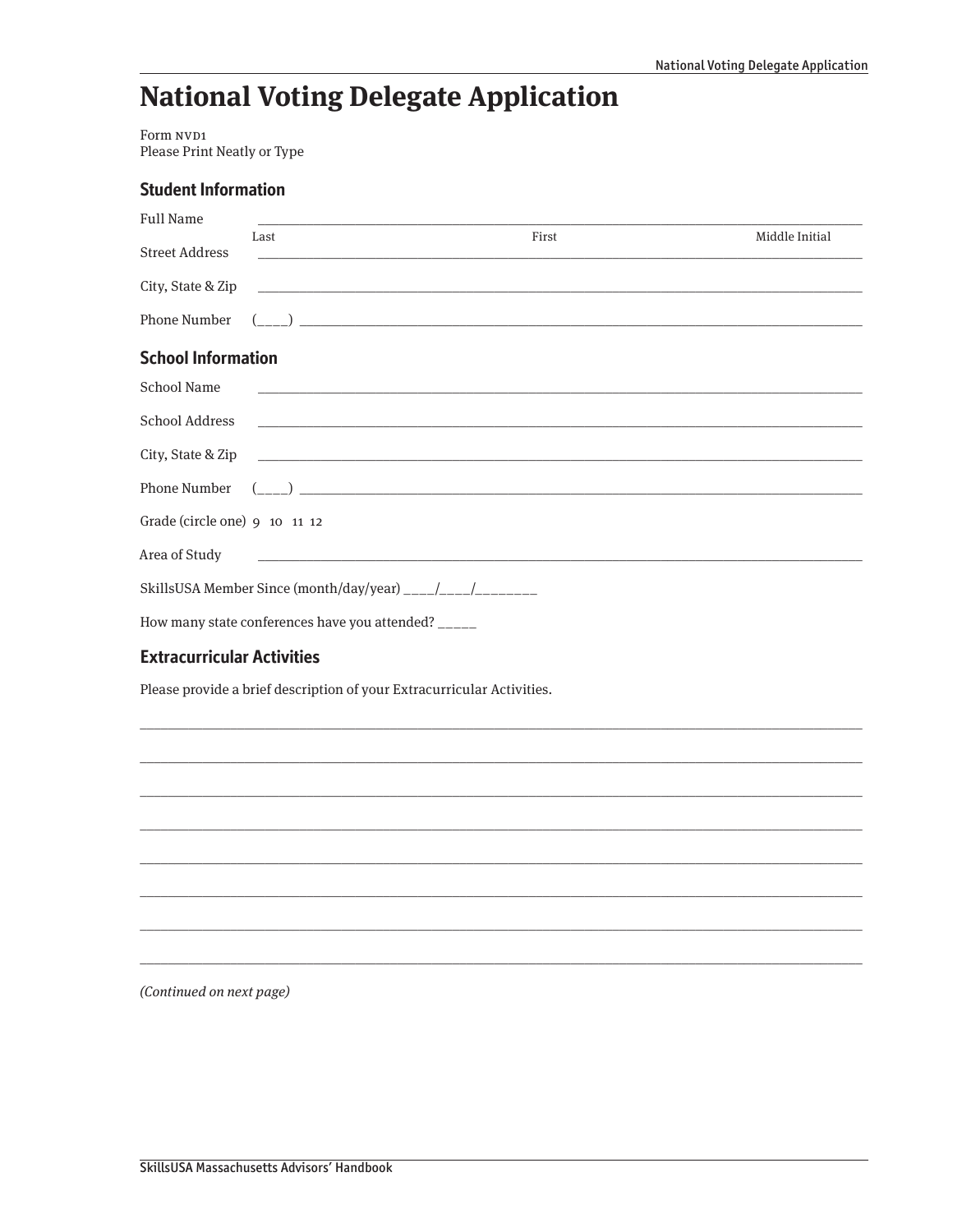#### **Short Essay**

Please write an essay of not less than 300 words and not more than 500 words describing why you would like to serve as a National Delegate for SkillsUSA Massachusetts. They essay 300–500 must be typed or printed on a separate piece of paper from a word processor, and be attached to this application.

| $\overline{\phantom{0}}$                                                                                                                                                                                                                                                                                                                                                                                                                                                             |
|--------------------------------------------------------------------------------------------------------------------------------------------------------------------------------------------------------------------------------------------------------------------------------------------------------------------------------------------------------------------------------------------------------------------------------------------------------------------------------------|
|                                                                                                                                                                                                                                                                                                                                                                                                                                                                                      |
|                                                                                                                                                                                                                                                                                                                                                                                                                                                                                      |
|                                                                                                                                                                                                                                                                                                                                                                                                                                                                                      |
|                                                                                                                                                                                                                                                                                                                                                                                                                                                                                      |
|                                                                                                                                                                                                                                                                                                                                                                                                                                                                                      |
|                                                                                                                                                                                                                                                                                                                                                                                                                                                                                      |
|                                                                                                                                                                                                                                                                                                                                                                                                                                                                                      |
|                                                                                                                                                                                                                                                                                                                                                                                                                                                                                      |
| $\begin{tabular}{cccccc} \multicolumn{2}{c}{} & \multicolumn{2}{c}{} & \multicolumn{2}{c}{} & \multicolumn{2}{c}{} & \multicolumn{2}{c}{} & \multicolumn{2}{c}{} & \multicolumn{2}{c}{} & \multicolumn{2}{c}{} & \multicolumn{2}{c}{} & \multicolumn{2}{c}{} & \multicolumn{2}{c}{} & \multicolumn{2}{c}{} & \multicolumn{2}{c}{} & \multicolumn{2}{c}{} & \multicolumn{2}{c}{} & \multicolumn{2}{c}{} & \multicolumn{2}{c}{} & \multicolumn{2}{c}{} & \multicolumn{2}{c}{} & \mult$ |
|                                                                                                                                                                                                                                                                                                                                                                                                                                                                                      |
|                                                                                                                                                                                                                                                                                                                                                                                                                                                                                      |
| $\overline{\phantom{0}}$                                                                                                                                                                                                                                                                                                                                                                                                                                                             |
|                                                                                                                                                                                                                                                                                                                                                                                                                                                                                      |
|                                                                                                                                                                                                                                                                                                                                                                                                                                                                                      |
| _____                                                                                                                                                                                                                                                                                                                                                                                                                                                                                |
|                                                                                                                                                                                                                                                                                                                                                                                                                                                                                      |
|                                                                                                                                                                                                                                                                                                                                                                                                                                                                                      |
|                                                                                                                                                                                                                                                                                                                                                                                                                                                                                      |
|                                                                                                                                                                                                                                                                                                                                                                                                                                                                                      |
|                                                                                                                                                                                                                                                                                                                                                                                                                                                                                      |
|                                                                                                                                                                                                                                                                                                                                                                                                                                                                                      |
|                                                                                                                                                                                                                                                                                                                                                                                                                                                                                      |
|                                                                                                                                                                                                                                                                                                                                                                                                                                                                                      |
| $\frac{1}{2} \left( \frac{1}{2} \right) \left( \frac{1}{2} \right) \left( \frac{1}{2} \right) \left( \frac{1}{2} \right) \left( \frac{1}{2} \right) \left( \frac{1}{2} \right) \left( \frac{1}{2} \right) \left( \frac{1}{2} \right) \left( \frac{1}{2} \right) \left( \frac{1}{2} \right) \left( \frac{1}{2} \right) \left( \frac{1}{2} \right) \left( \frac{1}{2} \right) \left( \frac{1}{2} \right) \left( \frac{1}{2} \right) \left( \frac{1}{2} \right) \left( \frac$           |
|                                                                                                                                                                                                                                                                                                                                                                                                                                                                                      |
|                                                                                                                                                                                                                                                                                                                                                                                                                                                                                      |
| $\overline{\phantom{0}}$                                                                                                                                                                                                                                                                                                                                                                                                                                                             |
|                                                                                                                                                                                                                                                                                                                                                                                                                                                                                      |
|                                                                                                                                                                                                                                                                                                                                                                                                                                                                                      |
| $\overline{\phantom{0}}$                                                                                                                                                                                                                                                                                                                                                                                                                                                             |
|                                                                                                                                                                                                                                                                                                                                                                                                                                                                                      |
|                                                                                                                                                                                                                                                                                                                                                                                                                                                                                      |
|                                                                                                                                                                                                                                                                                                                                                                                                                                                                                      |
|                                                                                                                                                                                                                                                                                                                                                                                                                                                                                      |
|                                                                                                                                                                                                                                                                                                                                                                                                                                                                                      |
|                                                                                                                                                                                                                                                                                                                                                                                                                                                                                      |
|                                                                                                                                                                                                                                                                                                                                                                                                                                                                                      |
|                                                                                                                                                                                                                                                                                                                                                                                                                                                                                      |
|                                                                                                                                                                                                                                                                                                                                                                                                                                                                                      |

#### **Selection Procedure**

- Complete the attached form (NVD1)
- Provide two letters of recommendation: one from your SkillsUSA advisor and one from a school administrator
- Prepare and attach to the application a 300–500 word essay on why you would like to represent SkillsUSA Massachusetts on a national level serving as a national delegate.
- Send your completed application with the essay attached to the SkillsUSA Massachusetts office no later than April 1st.
- Applications will be reviewed at the state office. Essays and applications will be judged by the Student Advisory Committee in conjunction with the State Executive Council.
- Successful candidates receiving the largest number of votes (but must be at least a majority) will have earned a position as a National Delegate.
- The number of delegates to be chosen may vary year-to-year and will depend on the number of slots available, after consideration for officers and officers elect.
- Announcement of National Delegates will be made by May 1st of each year.

### **Agreement**

I hereby understand that if I should be selected to serve as a SkillsUSA Massachusetts National Voting Delegate that:

- I must complete the attached application with all information being complete and legible
- Provide one letter of recommendation from a SkillsUSA advisor and one from a school administrator
- Prepare and present a 300–500 word essay on why you would like to represent SkillsUSA Massachusetts on a National level serving as a delegate
- If selected I understand that I must attend a delegate meeting before the National Leadership and Skills Conference and that I must attend all delegate meetings during the National Leadership and Skills Conference and participate in all of the discussions